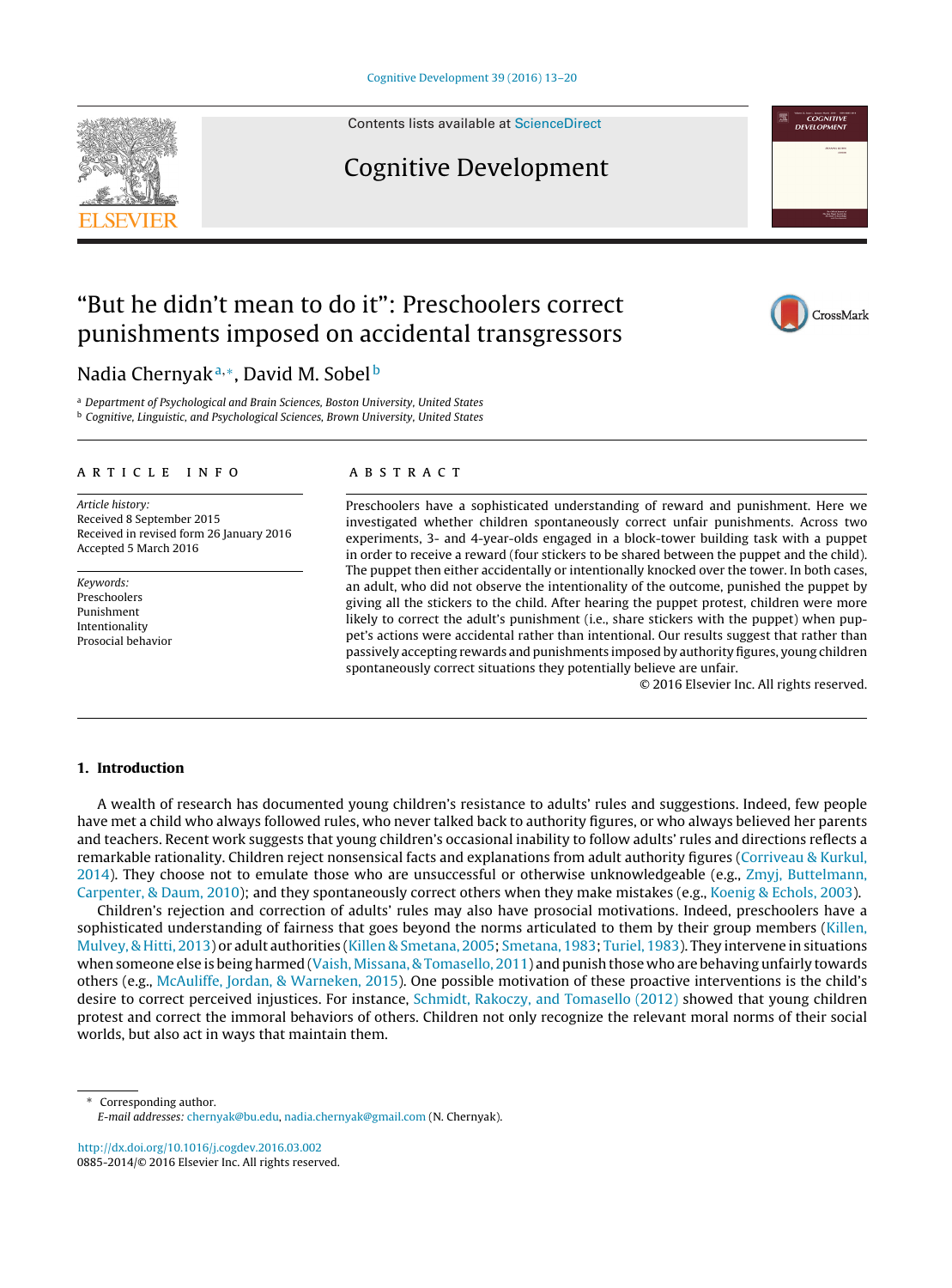<span id="page-1-0"></span>

**Fig. 1.** Schematic of materials and procedure of the two test trials. Note. Puppet and presentation order of intentional vs. accidental trial was counterbalanced.

Here we investigated whether young children also correct others in the context of unfairness. There is evidence that children intervene in third-party situations in which they witness unfairness: Recent work has documented that preschoolaged children sympathize with those who are harmed by others ([Vaish,](#page-7-0) [Carpenter,](#page-7-0) [&](#page-7-0) [Tomasello,](#page-7-0) [2009\),](#page-7-0) correct others when they break rules ([Rakoczy,](#page-7-0) [Warneken,](#page-7-0) [&](#page-7-0) [Tomasello,](#page-7-0) [2008;](#page-7-0) [Schmidt,](#page-7-0) [Rakoczy,](#page-7-0) [&](#page-7-0) [Tomasello,](#page-7-0) [2013\),](#page-7-0) and proactively correct situations in which someone else is being harmed ([Vaish,](#page-7-0) [Carpenter,](#page-7-0) [&](#page-7-0) [Tomasello,](#page-7-0) [2010;](#page-7-0) [Riedl,](#page-7-0) [Jensen,](#page-7-0) [Call,](#page-7-0) [&](#page-7-0) [Tomasello,](#page-7-0) [2015\).](#page-7-0) Therefore, there is reason to believe that at least in third-party contexts, young children rectify situations that they perceive to be unfair.

How children react to first-party unfairness (unfairness in which they themselves are the beneficiaries) however, remains an intriguing empirical question. Prior work has found that not until children are atleast 8 years old do they reject allocations that are advantageously unfair (e.g., [Blake](#page-7-0) [&](#page-7-0) [McAuliffe](#page-7-0) [2011;](#page-7-0) [Blake](#page-7-0) et [al.,](#page-7-0) [2015\).](#page-7-0) In these studies, children may elect to either accept or deny an unfair split (e.g., 4 resources for the child, 1 for another person) proposed by an adult experimenter. Such a situation typically examined sharing with peers, and not in the context of punishment. Moreover, such a situation typically involves children either accepting or rejecting the proposed split—not proactively intervening and correcting it.

To examine younger children's motivation to reject first-party unfairness, we took advantage of at least three documented effects in preschoolers' moral cognition: First, prior work has found that children are more likely to share with collaborators ([Warneken,](#page-7-0) [Lohse,](#page-7-0) [Melis,](#page-7-0) [&](#page-7-0) [Tomasello,](#page-7-0) [2011;](#page-7-0) [Hamann,](#page-7-0) [Warneken,](#page-7-0) [Greenberg,](#page-7-0) [&](#page-7-0) [Tomasello,](#page-7-0) [2011\).](#page-7-0) For exam-ple, in an important study by [Hamann](#page-7-0) et [al.](#page-7-0) [\(2011\),](#page-7-0) dyads of three-year-olds tended to spontaneously correct inequities (i.e., correct a 3/1 split into a 2/2 split) when they had worked together, but not when they had worked separately. This study suggests that children may be willing to give up desirable rewards when those rewards are "unfairly" attained. Second, even toddlers show signs of empathic concern by sharing with those who are in distress [\(Brownell,](#page-7-0) [Svetlova,](#page-7-0) [&](#page-7-0) [Nichols,](#page-7-0) [2009;](#page-7-0) [Vaish](#page-7-0) et [al.,](#page-7-0) [2009\).](#page-7-0) Finally, preschoolers show sensitivity towards, and judge less harshly, those who transgress by accident [\(Killen,](#page-7-0) [Mulvey,](#page-7-0) [Richardson,](#page-7-0) [Jampol,](#page-7-0) [&](#page-7-0) [Woodward,](#page-7-0) [2011;](#page-7-0) [Nelson,](#page-7-0) [1980;](#page-7-0) [Nobes,](#page-7-0) [Panagiotaki,](#page-7-0) [&](#page-7-0) [Pawson,](#page-7-0) [2009;](#page-7-0) [Vaish](#page-7-0) et [al.,](#page-7-0) [2010;](#page-7-0) [Zelazo,](#page-7-0) [Helwig,](#page-7-0) [&](#page-7-0) [Lau,](#page-7-0) [1996;](#page-7-0) but see also [Cushman,](#page-7-0) [Sheketoff,](#page-7-0) [Wharton,](#page-7-0) [&](#page-7-0) [Carey,](#page-7-0) [2013;](#page-7-0) [Karniol,](#page-7-0) [1978;](#page-7-0) [Leon,](#page-7-0) [1982\).](#page-7-0)

In the present studies, preschoolers watched an adult punish an intentional or an accidental transgressor. This resulted in an advantageous inequity for the child (the adult experimenter gave the child stickers that were originally meant to be split between the child and the transgressor). The procedure began with the child and puppet collaborating by building a block tower together. After completing this task, the puppet knocked down the tower intentionally or accidentally (manipulated within-subjects). The experimenter, who only witnessed the final outcome and not whether the puppet's actions were intentional, imposed a punishment by refusing to give the puppet any stickers. Children thus received a windfall of stickers. The puppet then expressed dissatisfaction towards the outcome of the punishment. Our critical question was whether children would share with the puppet spontaneously despite the experimenter's intended punishment.

## **2. Experiment 1**

## 2.1. Method

#### 2.1.1. Participants

Twenty-four (14 female, 10 male) preschoolers were tested at either a children's museum or in the laboratory (Mean age = 4.00 years, SD = 0.48 years; range: 3.03-4.91 years). Three additional children were tested but replaced due to protocol error ( $n = 1$ ), parental interference ( $n = 1$ ), or refusal to build the block tower with the puppet ( $n = 1$ ). One additional child was tested after we had achieved counterbalancing and therefore not included in the sample, but results remain identical when including this child's data.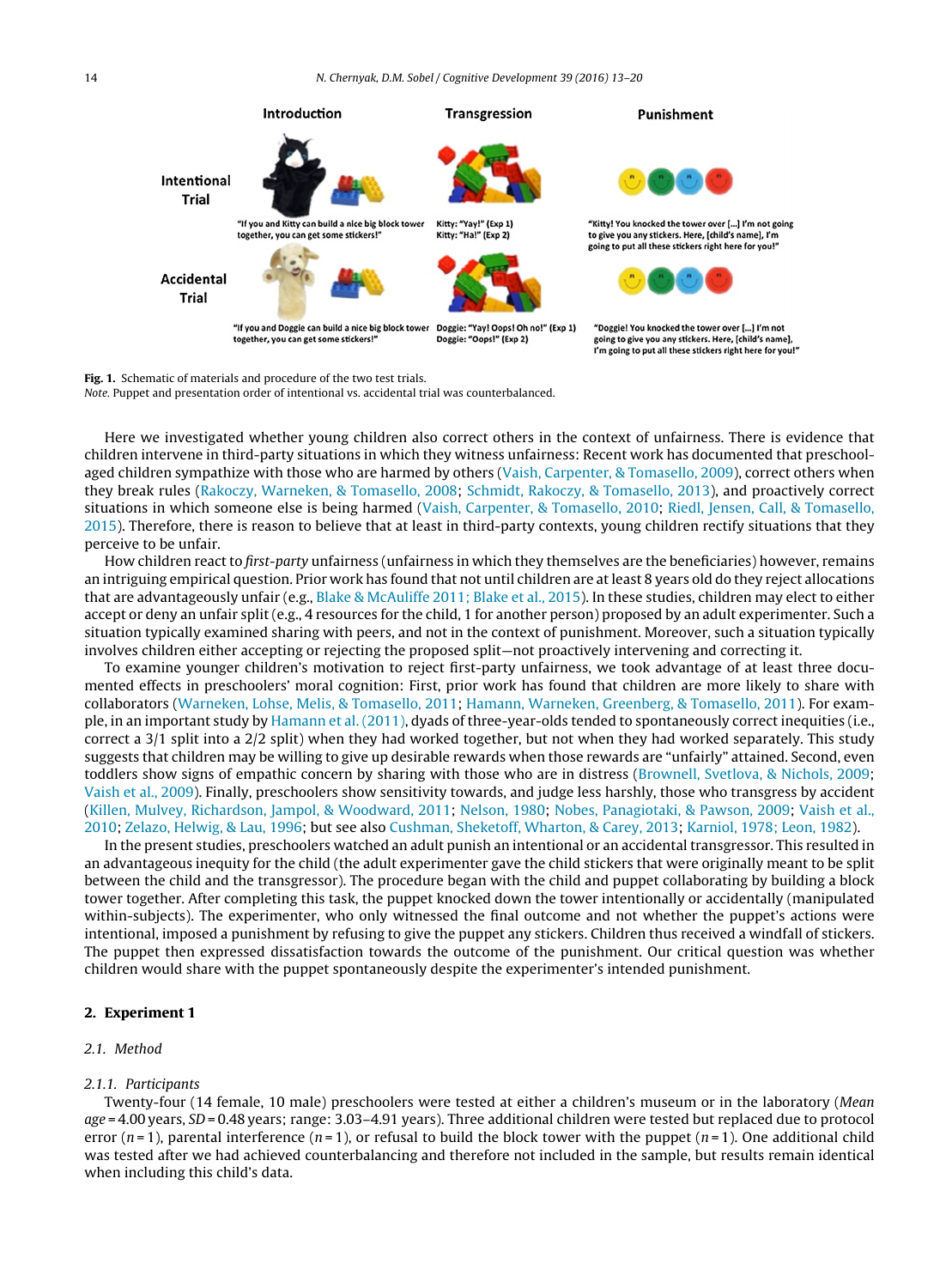<span id="page-2-0"></span>

**Fig. 2.** Number of stickers shared spontaneously across trials in Experiment 1.

## 2.1.2. Materials

Materials were two plush hand puppets ("Doggie" and "Kitty"); smiley face stickers of varying colors; and a set of Lego blocks. One experimenter (consistent across all children) played the role ofthe adult, a second (consistent across all children) played the role of the two puppets (sequentially).

### 2.1.3. Procedure

In a within-subjects design, children were introduced to one of two puppets (either Doggie or Kitty, counterbalanced across trials) and told that they could build a tower with the puppet in order to receive some stickers. The experiment proceeded as follows (see [Fig.](#page-1-0) 1).

2.1.3.1. Puppetintroduction and demonstration. All children were firstintroduced to one ofthe puppets, encouraged to briefly interact with it ("Can you say 'hi' to [Kitty/Doggie]?"), and then told that they would be building a block tower together ("In this game, you and Kitty get to build a block tower together!"). The experimenter and puppet briefly demonstrated how to build a 3-piece block tower for the child. Upon completion of the demonstration, the child was told that s/he and the puppet would get to play next, and that if they could successfully complete the block tower, they will get some stickers ("If you and Kitty can build a nice big block tower together, you can get some stickers!"). The experimenter then turned to the child and the puppet (in succession) and asked if they would participate in the block tower building task ("What do you think, [child's name], can you build a nice big block tower with Kitty?"; "And what about you, Kitty, can you build a nice big block tower with [child's name]?"). After both the child and puppet gave affirmative responses, the experimenter handed a set of approximately 8–10 blocks to the child and puppet and said, "Why don't you guys go ahead and build while I go and find the stickers?" and turned around to ostensibly search for stickers. The experimenter remained with her back turned away from the puppet and child, and thus ignorant of the following interaction between puppet and child (described below).

2.1.3.2. Block tower task. Children then engaged in a block-tower building task with the puppet. The puppet and child took turns adding a Lego block to the tower. Occasionally, if children refused to make a move, the puppet made a move or pointed to a location where the child could place the next block.

2.1.3.3. Transgression (experimental manipulation). After completion of the tower, the puppet knocked over the entire tower, either accidentally or intentionally (counterbalanced trials presented within-subjects). In the Intentional (Control) trial, the puppet danced after completing the tower (saying "Yay!"), then looked at the tower and knocked it over. In the Accidental trial, the puppet danced after completing the tower ("Yay!") and while dancing, knocked the tower over with its side and said "Uh oh! Oh no!"

2.1.3.4. Punishment. Upon hearing the block tower collapse, the experimenter turned back around, witnessed the block tower remains, and punished the puppet who knocked over the tower: "Kitty! You knocked down the tower—that's not very good! I'm not going to give you any stickers. Here, [child's name], I'm going to put all the stickers right here for you"

2.1.3.5. Children's sharing behavior. After stating her intent to punish the puppet, the experimenter placed four brightly colored smiley-face stickers in front of the child. Children then had three opportunities to correct the punishment (share with the transgressor). The puppet immediately verbalized "But I want some stickers!" and then waited  $10 s<sup>1</sup>$  If the child

<sup>&</sup>lt;sup>1</sup> Across both experiments, we used a timer to ensure that the child received 10s to share in each sharing window. To ensure children were not inadvertently given more time to share in one trial over another, a hypothesis-blind coder coded the time between when the puppet's completed her request for stickers, and when the experimenter concluded each spontaneous sharing window. Analyses confirmed that each child received approximately 10 s and that there were no systematic differences between the intentional and accidental trials in either experiment.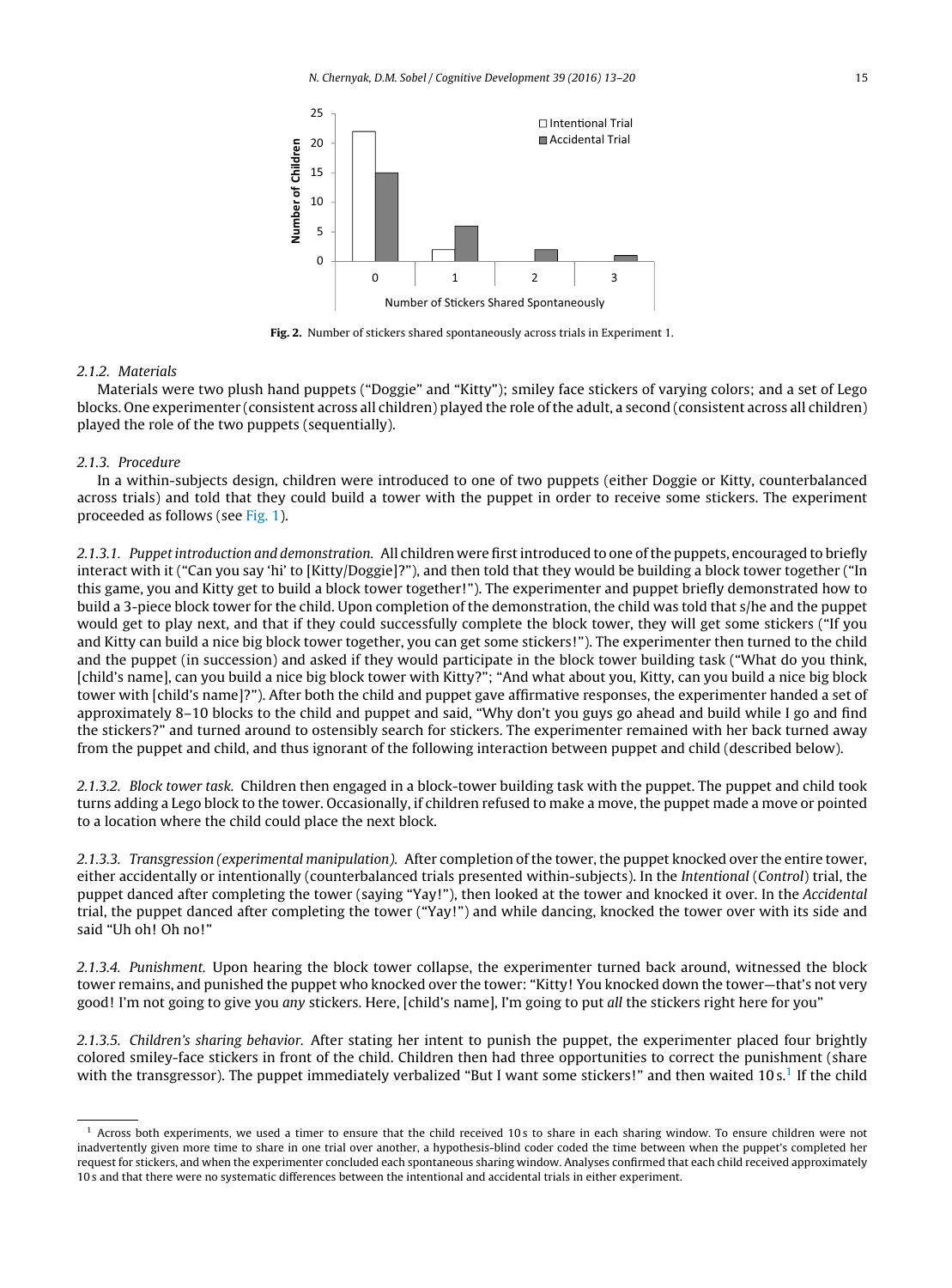

<span id="page-3-0"></span>**Fig. 3.** Proportion of children who shared stickers spontaneously across trials in Experiments 1 and 2. Note. There was no baseline trial in Experiment 1.

did not share after 10 s, the puppet again verbalized "But I want some stickers!" and the experimenter waited 10 more seconds. We coded any stickers shared during this phase as Spontaneous Sharing. The experimenter remained present and faced towards the child, but kept her eyes faced down towards table in order to avoid subconsciously cuing the child. Finally, if the child still did not share after both 10-second windows had passed, the experimenter prompted the child by saying "Well, [child's name], if you'd like, you could share some of your stickers with Kitty" (Prompted Sharing). The experimenter then waited 10 more seconds (with her eyes faced downwards) and concluded the trial. The trial therefore concluded either after the child had shared or after the 10-second window following Prompted Sharing had passed.

All children completed two trials – one in which the puppet knocked over the tower intentionally and one in which the puppet's actions were accidental – with different puppets (Kitty and Doggie). After concluding the first trial, the stickers and blocks were set aside, and children continued onto the next trial with the new puppet. The second trial proceeded in the same manner, except that the intentionality of the puppet's action was manipulated. The order of the trials and order of the puppets used (Kitty or Doggie) were counterbalanced across participants.

#### 2.1.4. Coding

The first author and a hypothesis-blind research assistant coded all the videos. Both coders coded the number of stickers shared during each 10-second window of each trial. Inter-rater reliability was 99% ( $\kappa$ =0.99) with disagreements resolved by the first author. Additionally, to ensure that both puppets displayed similar cues of distress when requesting stickers across the two trials, we created video clips editing out condition information and asked a coder to identify which puppet displayed higher cues of distress. The coder did not systematically choose either puppet (accidental or intentional) at above chance levels in either Experiment.

## 2.2. Results

Preliminary results revealed no effects of gender or trial order in these analyses, so data was collapsed along these variables. Our critical question was whether children shared spontaneously, and whether they did so more often in the accidental trial. [Fig.](#page-2-0) 2 shows the number of stickers children shared spontaneously across the two trials; Fig. 3 shows the proportion of children who shared spontaneously.

Confirming our prediction, the number of stickers shared spontaneously was higher in the accidental trial ( $M = 0.54$  out of a possible 4,  $SD = 0.83$ ) than in the intentional (control) trial  $(M = 0.08, SD = 0.28)$ , Wilcoxon signed ranks test,  $Z = 2.33$ ,  $p = 0.02$ ,  $r = 0.34$ . Ten of 24 (42%) children shared at least one sticker spontaneously (i.e., actively rectified the punishment in a costly manner). Of these children, 8 shared in the accidental trial but not the intentional one, and only 1 child showed the reverse pattern (1 child shared during both trials), McNemar's  $\chi^2(1, N=24) = 4.00$ ,  $p = 0.04$ . There were no differences between trials in the total number of stickers shared (both spontaneously and via prompting) (Intentional Trial  $M = 1.38$ ,  $SD = 0.71$ ; Accidental Trial  $M = 1.20$ ,  $SD = 0.83$ , Wilcoxon signed ranks test,  $Z = 1.30$ ,  $p = 0.19$ ,  $r = 0.27$ ). Once children were prompted to share, their behavior was no different between the trials; this suggests that the differences between trials were specific to children's spontaneous correction of the experimenter's unjustified punishment, not in distributive behavior towards accidental transgressors in general.

## 2.3. Discussion

The results of Experiment 1 suggestthat a subset(just under half) of children spontaneously shared after witnessing unfair punishments, even when doing so is costly and even when not doing so may be strategic for the child. Our results mimic [Hamann](#page-7-0) et al. (2011) in showing that even young children correct advantageous inequities, and extend this work by showing that they can do so actively and in the context of an adult authority figure. Preschoolers displayed such spontaneous sharing almost exclusively after watching an accidental transgressor, rather than an intentional one, even though both transgressors had collaborated and both had expressed cues of distress. Notably, the demands placed on correcting the unfair punishment were quite high: in order to share spontaneously, children had to (a) recognize that they themselves could actively correct the inequality, (b) act against the intended outcome of an adult authority figure, and (c) give up something valuable that was now theirs. These young children's sharing appears to reflect a concern for fairness and for the welfare of others. Finally,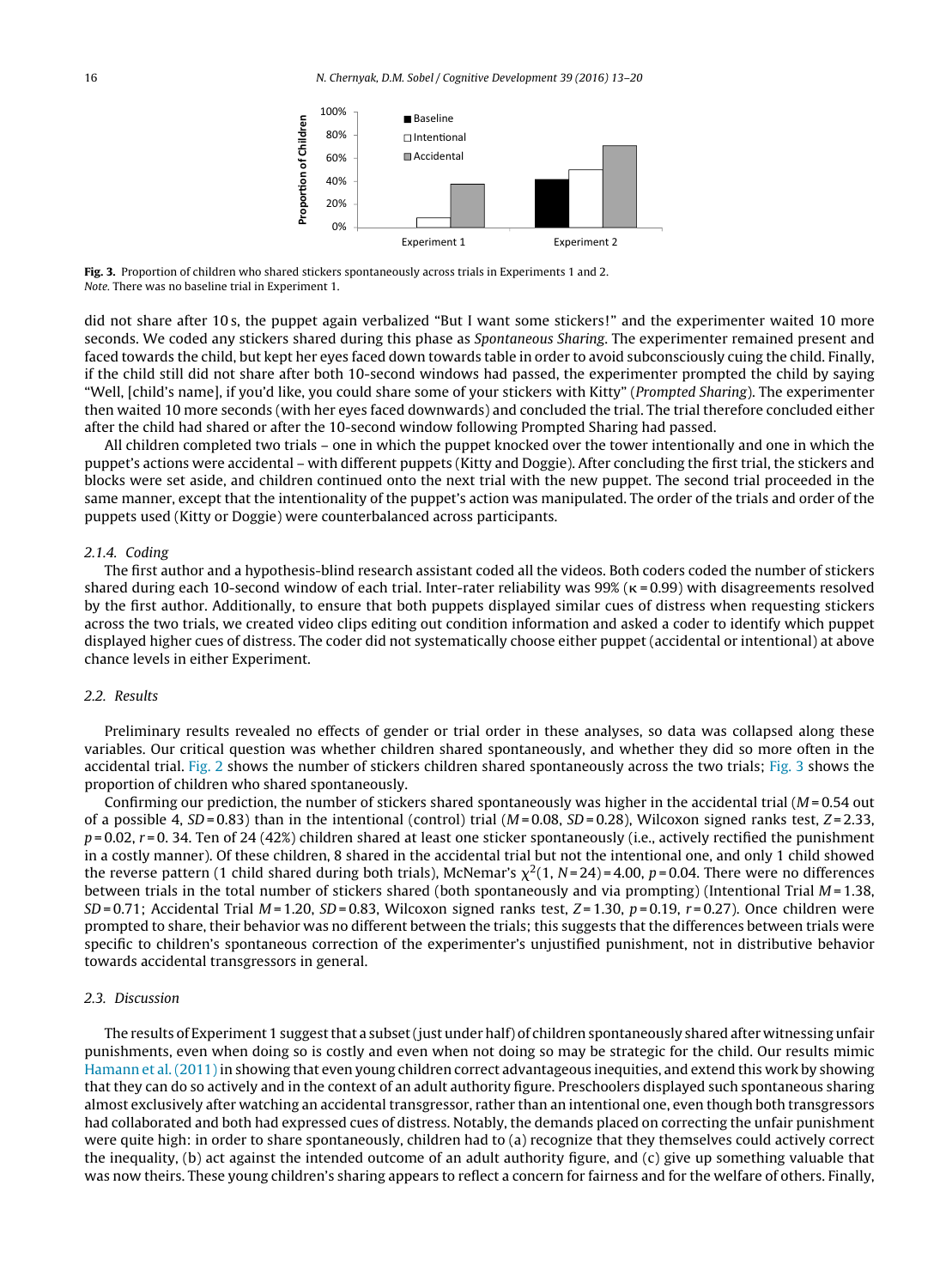<span id="page-4-0"></span>

**Fig. 4.** Number of stickers shared spontaneously across trials in Experiment 2.

children did not simply share in response to the puppet's request—almost all children accepted the adult's punishment with the puppet's transgression was intentional.

It is possible that children occasionally displayed low rates of sharing because they did not recognize that they could share—that is, children may have been sufficiently motivated to do so, but failed to recognize that this was a viable possibility. In support of this, a small subset (three children) of children stated an intention to share ("I only want this one") but did not undertake any action to do so. This only occurred five times: Nonetheless, because we set a high bar for what counted as correcting an adult's inequitable distribution, in Experiment 2, we wished to ease one of the difficulties placed on children in Experiment 1.We replicated the basic manipulation, but we began the experiment with a baseline trial during which children were able to share with a neutral puppet. This trial removed some of the cost (through giving the child additional stickers) and constraint in spontaneous sharing (through having the child experience one full trial during which s/he could share without correcting the adult). The addition of this trial also allowed us to assess children's spontaneous sharing behavior at baseline.

We made one other change in Experiment 2. In Experiment 1, the accidental transgressor both expressed a lack of intention (by saying "Uh oh!") as well as remorse ("Oh no!"). Given that children are also more sympathetic towards those who show remorse, we do not know whether the lack of intention or the show of remorse drove their sharing behavior [\(Vaish](#page-7-0) et [al.,](#page-7-0) [2011\).](#page-7-0) In Experiment 2, the accidental transgressor expressed no remorse, but simply said "Uh oh!" after knocking over the blocks. We measured children's rejection of adults' allocations via spontaneous sharing in the same manner as in Experiment 1.

## **3. Experiment 2**

## 3.1. Method

#### 3.1.1. Participants

Twenty-four preschoolers (12 male, 12 female, Mean age =  $3.83$ ,  $2$  SD = 0.59 years; range: 2.85–4.97 years) were tested at either a local children's museum or in the laboratory. One additional child was tested but replaced due to having previously participated in a pilot version of this task.

### 3.1.2. Materials

The same materials from Experiment 1 were used. We also used an additional elephant puppet (Ellie), and two pieces of paper and two pens for drawing. As in Experiment 1, one experimenter (consistent across all children) played the role of the adult; a second (consistent across all children) played the role of the three puppets.

#### 3.1.3. Procedure

3.1.3.1. Baseline trial. As in Experiment 1, each child completed two trials (Intentional (Control) and Accidental). Prior to these trials, children also completed a baseline trial during which they were introduced to the elephant puppet ("Can you say 'Hi' to Ellie?") and told that they would be drawing some shapes alongside Ellie. After a brief drawing session, children were told they did a great job and given four stickers. Ellie then expressed a desire for some of the stickers by stating "But I want some stickers!" This gave children the opportunity to share spontaneously with Ellie at baseline. After 10 s, if the child did not share, Ellie re-stated her desire ("But I want some stickers!") and the experimenter waited 10 more seconds. At the conclusion of the second 10-second window, the experimenter prompted the child to share "Well, [child's name], if you'd like, you could share some of your stickers with Ellie" and then waited 10 more seconds. The trial concluded either after the child shared, or after the last 10-second window had passed.

 $<sup>2</sup>$  Two parents refused to provide their children's birthdates but identified them as being four years old. These children's ages were not included in our</sup> age calculations.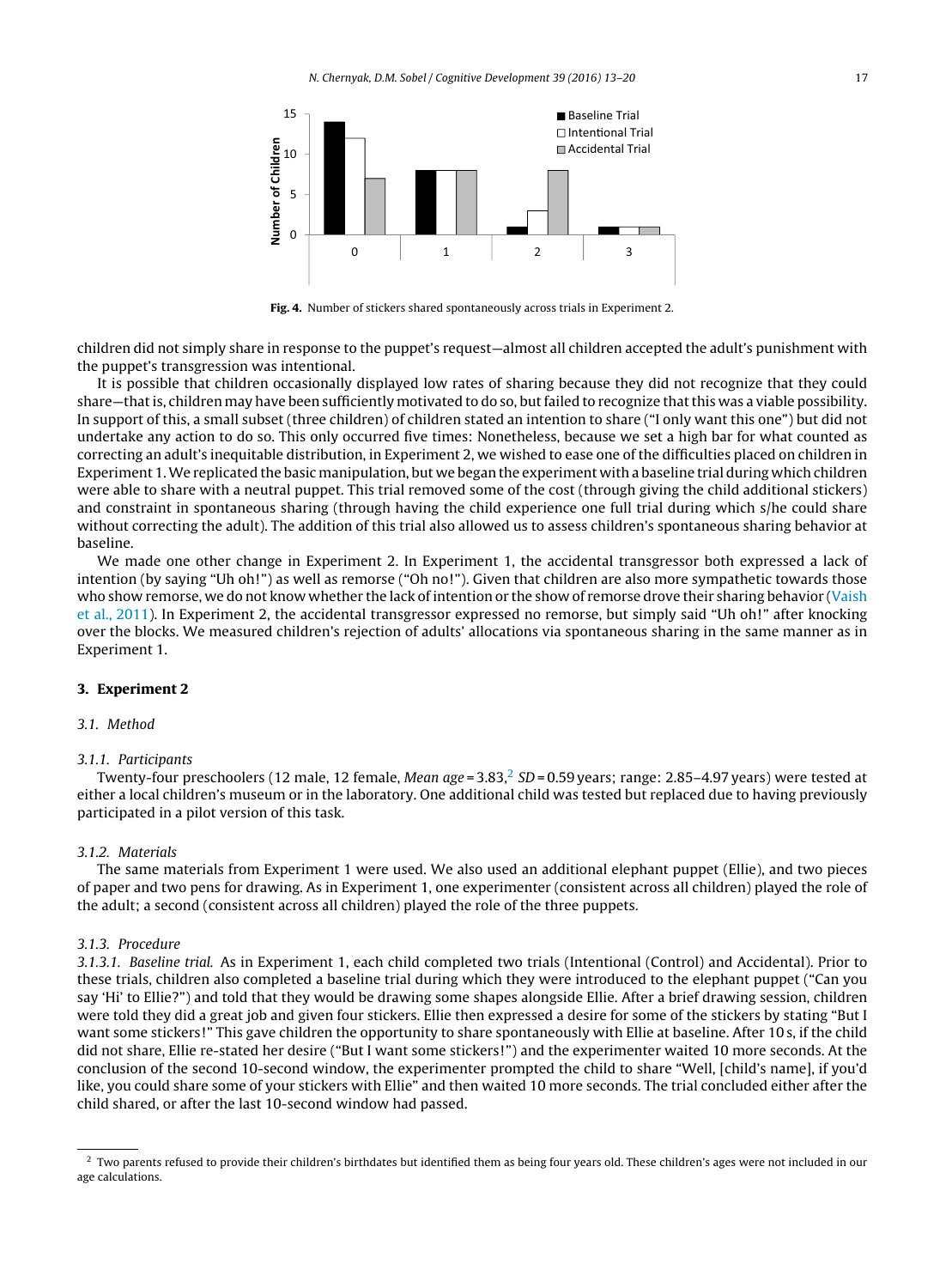3.1.3.2. Puppet introduction and demonstration. After the baseline trial, children were introduced to a new puppet (Kitty or Doggie) and the rest of the introduction proceeded in the same manner as in Experiment 1.

3.1.3.3. Block tower task and transgression. The block tower building task also proceeded in the samemanner as in Experiment 1 with the following exceptions: We included only minimal cues to the intentional vs. accidental trials. The puppet did not dance after completion of the tower, nor did the puppet ever express any remorse. In the Intentional (Control) trial, the puppet looked at the tower, knocked it over and said a single "Ha!" In the Accidental trial, the puppet knocked the tower over with its side and said a single "Oops!"

3.1.3.4. Punishment and children's sharing behavior. The experimenter punished the puppet in the same manner as in Experiment 1, and children's sharing behavior was also measured in the exact same manner.

#### 3.1.4. Coding

All data was videotaped. The first author and a hypothesis-blind research assistant coded the videos for the number of stickers shared during each 10-second window in each trial and at baseline. Inter-rater reliability was 95% ( $\kappa$ =0.89) with disagreements resolved by the first author.

## 3.2. Results

Preliminary results revealed no effects of gender or trial order in these analyses, so data was collapsed along these variables. Once again, we were interested in whether children would share spontaneously with intentional transgressors, accidental transgressors, or neutral puppets (in the baseline trial). [Fig.](#page-4-0) 4 shows the number of stickers shared spontaneously in each of these trials.

Overall, there was a difference in the number of stickers shared spontaneously across the three trial types, Friedman's test  $\chi^2(2, N=24) = 11.24$ ,  $p=0.004$ . We conducted follow-up tests comparing each pairs of trials using Wilcoxon signedranks tests.<sup>3</sup> Children shared more stickers spontaneously in the accidental trial ( $M = 1.13$ ,  $SD = 0.90$ ) than the intentional one  $(M=0.71, SD=0.86)$ ,  $Z=2.43$ ,  $p=0.04$ ,  $r=0.35$ . Children also shared more stickers spontaneously in the accidental trial than in the baseline trial  $(M = 0.54, SD = 0.78)$ ,  $Z = 2.74$ ,  $p = 0.02$ ,  $r = 0.40$ . There were no differences between the baseline and intentional trials,  $Z = 0.92$ ,  $p = 0.36$ ,  $r = 0.13$ .

With a baseline trial added, the proportion of children who were willing to share spontaneously and against the experimenter's stated intention in at least one trial (either intentional or accidental) was much higher than in Experiment 1 (see [Fig.](#page-3-0) 3): 17 of 24 (71%) of children shared spontaneously at least once across the two trials (intentional and accidental). Of these children, 5 shared spontaneously with the accidental transgressor but not the intentional one, and no child showed the reverse pattern (12 shared spontaneously with both), McNemar's  $\chi^2(1, N=24) = 3.20 \ p = 0.06$ . Children were also more likely to share with the accidental transgressor than they were at baseline, even though doing so meant acting against the experimenter's intended punishment (rather than simply sharing spontaneously). Seven children shared spontaneously with the accidental transgressor, but not with the neutral (baseline) puppet, and no child showed the reverse pattern (10 shared spontaneously with both), McNemar's  $\chi^2(1, N = 24) = 5.14$ ,  $p = 0.02$ .

As in Experiment 1, we documented evidence of children correcting unfair punishments specifically when those punishments were imposed on accidental transgressors. Once prompted, children shared stickers equally among the trials. There were no differences in the total number of stickers shared (both spontaneously and via prompting; Intentional Trial  $M = 1.08$ ,  $SD = 0.78$ ; Accidental Trial  $M = 1.29$ ,  $SD = 0.81$ ; Baseline Trial  $M = 1.25$ ,  $SD = 0.74$ ), Friedman's test  $\chi^2(2, N = 24) = 4.67$ ,  $p = 0.10$ . This suggests that the differences among the three trials were specific to children's spontaneous correction of the experimenter's unfair punishment, not in general distributive behavior towards accidental transgressors.

## 3.3. Discussion

Children once again spontaneously shared after witnessing the experimenter's punishment towards accidental transgressors. Having a baseline trial produced higher rates of spontaneous sharing in general, suggesting that having prior sharing experiences may scaffold children's abilities to correct intended inequalities.

# **4. General discussion**

Across two experiments, we examined children's spontaneous sharing after witnessing an unfair situation. Children corrected the adult's intended punishment even when it was costly to them and even when they stood to benefit from it. This study provides some converging evidence with one other study showing that 3-year-olds correct inequities from which they benefit (see [Hamann](#page-7-0) et [al.,](#page-7-0) [2011\),](#page-7-0) and extends this work by showing that children are capable of doing so even when

<sup>&</sup>lt;sup>3</sup> Follow-up tests are adjusted for multiple comparisons using a sequential Bonferonni correction.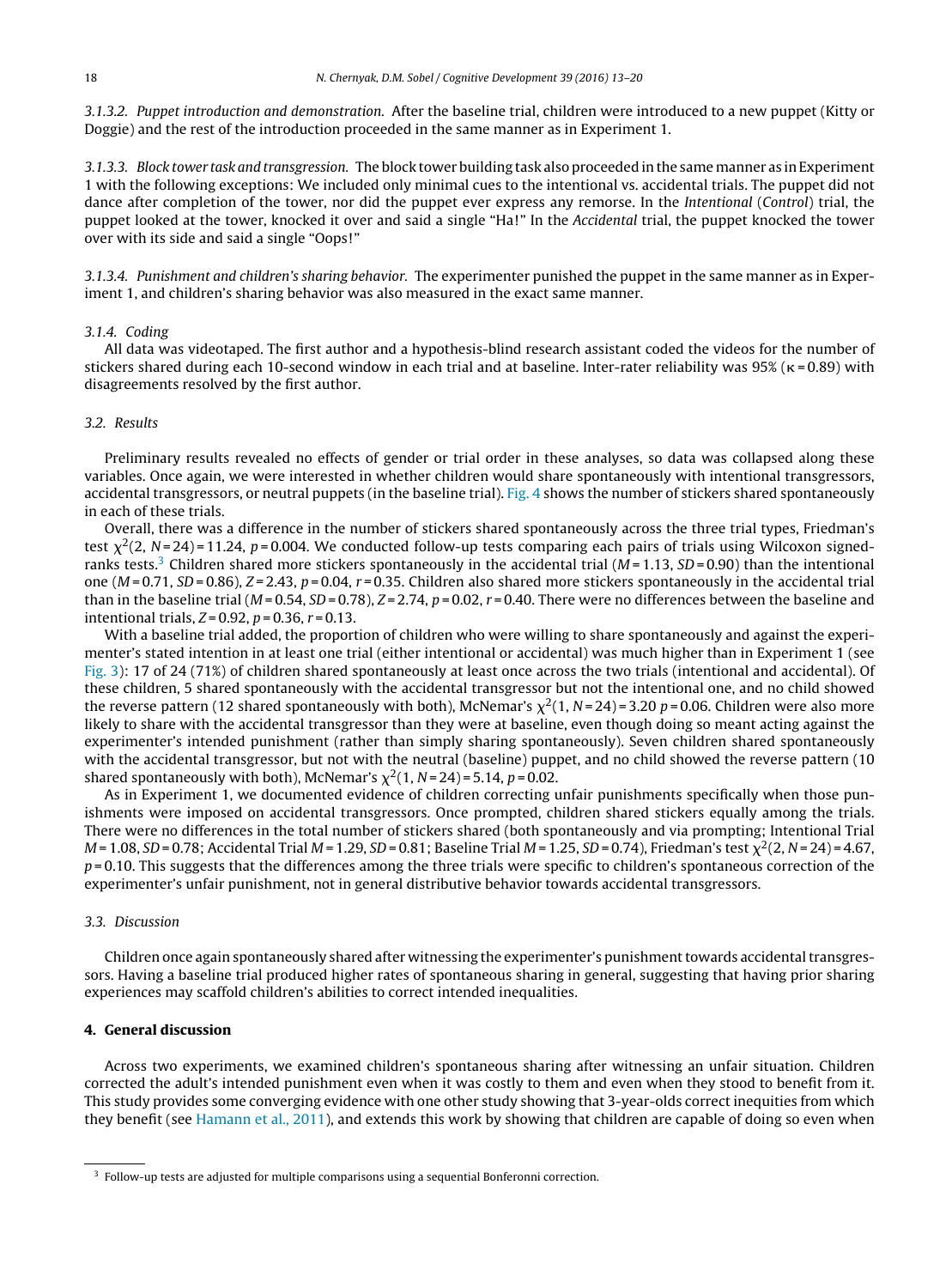having to correct to an adult experimenter's intention. Creating an environment in which children were first prompted to share (through the baseline trial in Experiment 2) increased the amount of spontaneous sharing overall. Critically, children engage in preferential sharing with the accidental over the intentional puppet spontaneously and showed no difference when prompted. Our work thus documents that even preschoolers reject advantageous inequalities, and add to the growing empirical evidence that children's sharing behavior results from normative and empathic concern.

Critically, we set a high bar for spontaneous sharing. Children were forced to act against an adult authority's stated intention in the presence of that same adult, and children had to do so by giving away a valuable resource. Moreover, at least one prior study found that children do not reject advantageously inequitable distributions until they are at least 8 years of age ([Blake](#page-7-0) [&](#page-7-0) [McAuliffe,](#page-7-0) [2011\).](#page-7-0) It is important to note that such studies differ from ours across several features. In contrast to this prior work, we looked at children's sharing in response to what might be perceived as an 'unfair' process (i.e., a punishment in response to an accidental transgression) not simply an unfair outcome; sharing with puppets with whom children have had previous interaction with rather than unknown peers; and sharing in response to cues of distress. It is also important to note that our findings are also consistent with this prior work in that spontaneously correcting advantageous inequity was nonetheless difficult: few children created completely "fair" situations (sharing 2 stickers) in Experiment 1, and the majority of children of this age did not share (as seen by the low rates of sharing in Experiment 1). Together with this prior work, our studies suggest that while rejecting advantageous inequities are difficult, children as young as age 3 and 4 do so in certain contextualized situations.

The fact that children were willing to share adds to the body of work suggesting that at least one strong motivator of young children's sharing behavior is a genuine concern for the welfare of others (e.g., [Brownell](#page-7-0) et [al.,](#page-7-0) [2009;](#page-7-0) [Eisenberg](#page-7-0) [&](#page-7-0) [Miller,](#page-7-0) [1987\),](#page-7-0) and that rather than passively accepting the rules imposed by adults, children impose their own sense of fairness by the preschool age. Further, in Experiment 2, children shared more with the puppet who was punished unfairly than in the baseline trial. This suggests that children might be motivated to share based on correcting injustice.

An interesting question concerns the mechanisms surrounding rejecting advantageous inequity. One possibility is that the children who shared spontaneously were simply less inhibited in correcting an adult's punishment (see e.g., [Hastings,](#page-7-0) [Rubin,](#page-7-0) [&](#page-7-0) [DeRose,](#page-7-0) [1982\).](#page-7-0) Although we attempted to ease some of the constraints placed on particularly shy children through the use of a baseline trial in Experiment 2, children may nonetheless have been hesitant to correct authority figures. This particular concern is unlikely because of the within-subject nature of our procedure—if children failed to share solely due to their disinclination to correct an adult, then we would not have seen differences among the experimental conditions.

But another, non-mutually exclusive possibility is that children who spontaneously remedied inequalities showed higher empathy for the accidental transgressor. On this view, empathy for others overrides shyness to correct adults' intentions. A small subset of children also showed internalization of the adult's punishment. At least one child restated the puppet's transgression ("Maybe if you did a better job not knocking down the tower") and another tattled on the puppet for the experimenter ("Kitty did it!"). Yet another said, "You were bad and knocked over the tower, but I'll be nice and share with you anyway." Although these kinds of utterances only occurred in a very small subset (3 kids), they exclusively occurred during the intentional trial. This suggests that young children might use their own theories about the meaning of punishment to explain adults' behaviors in light of intentional negative consequences.

That said, the overall degree of sharing even in the accidental trial of Experiment 1 was relatively low, suggesting that children are motivated to accept punishments when doing so is advantageous for the child. But, there were factors that affected sharing. In Experiment 1, children were more willing to share when the adult punisher suggested to the child that it was OK to do so. When the child initially played a sharing game prior to having to correct the adult in Experiment 2, the degree of sharing increased compared to Experiment 1. The latter result might best be explained by the idea that practice with costly sharing in a non-defying manner and in a non-punishing context helped scaffold later sharing behaviors. Indeed, prior work has shown that brief experiences with costly sharing increase the likelihood of later sharing behaviors (e.g., [Chernyak](#page-7-0) [&](#page-7-0) [Kushnir,](#page-7-0) [2013\).](#page-7-0) It is possible that our result is explained by a similar mechanism—the adult punisher licensing sharing might afford the child an opportunity to correct the initial punishment.

Further, in both experiments, children were more likely to share with both puppets when prompted by the adult experiment. Children only showed judicious sharing spontaneously. This suggests the possibility that such sharing behavior reflects a different mechanism than elicited sharing. While elicited sharing may be subject to demand characteristics and inferred social norms surrounding sharing, spontaneous sharing in the case of correcting an experimenter's intended punishment would appear to reflect internalized moral norms. Whether these two types of sharing are predicted by different processes in young children warrants further investigation.

To conclude, by age 4, many children do not simply accept punishments nor do they allow unjustified punishments to go uncorrected. Young children have internal working theories of when punishments are and are not justified and are able to act on those theories even when doing so is costly and disadvantageous.

### **Acknowledgements**

This research was funded by an SRCD Student/Early Career Dissertation Funding Award to NC and a National Science Foundation grant (1223777) to DMS. We would like to thank the Providence Children's Museum for use of space; Isobel Heck for assistance with data collection; and Sarah Black, Anne Moody, and Maya Lennon for assistance with coding.